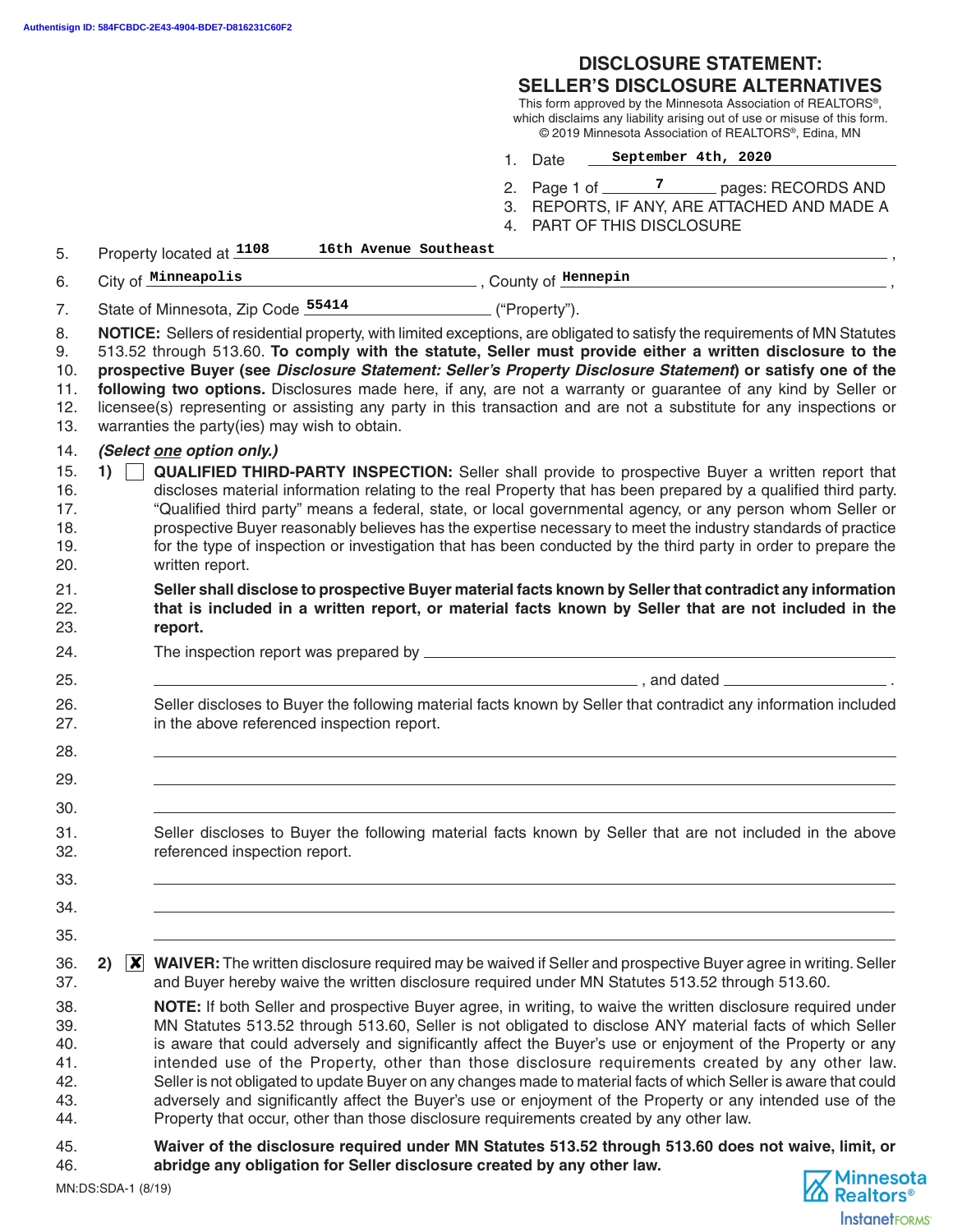#### **DISCLOSURE STATEMENT: SELLER'S DISCLOSURE ALTERNATIVES**

|                                                      | 47.<br>Page 2                                                                                                                                                                                                                                                                                                                                                                                                                                                                                                                                      |
|------------------------------------------------------|----------------------------------------------------------------------------------------------------------------------------------------------------------------------------------------------------------------------------------------------------------------------------------------------------------------------------------------------------------------------------------------------------------------------------------------------------------------------------------------------------------------------------------------------------|
| 48.                                                  | 16th Avenue Southeast<br>Minneapolis<br>55414<br>MΝ<br>Property located at 1108                                                                                                                                                                                                                                                                                                                                                                                                                                                                    |
| 49.<br>50.<br>51.<br>52.<br>53.                      | <b>OTHER REQUIRED DISCLOSURES:</b><br><b>NOTE:</b><br>In addition to electing one of the above alternatives to the material fact disclosure, Minnesota law also<br>requires sellers to provide other disclosures to prospective buyers, such as those disclosures listed below.<br>Additionally, there may be other required disclosures by federal, state, local, or other governmental entities<br>that are not listed below.                                                                                                                    |
| 54.<br>55.                                           | A. SUBSURFACE SEWAGE TREATMENT SYSTEM DISCLOSURE: (A subsurface sewage treatment system<br>disclosure is required by MN Statute 115.55.) (Check appropriate box.)                                                                                                                                                                                                                                                                                                                                                                                  |
| 56.                                                  | Seller $\Box$ DOES $\overline{\mathsf{x}}$ DOES NOT know of a subsurface sewage treatment system on or serving the above-described<br>----------------(Check one.)--------------                                                                                                                                                                                                                                                                                                                                                                   |
| 57.<br>58.<br>59.<br>60.                             | real Property. (If answer is DOES, and the system does not require a state permit, see Disclosure Statement:<br>Subsurface Sewage Treatment System.)<br>There is a subsurface sewage treatment system on or serving the above-described real Property.<br>(See Disclosure Statement: Subsurface Sewage Treatment System.)                                                                                                                                                                                                                          |
| 61.<br>62.                                           | There is an abandoned subsurface sewage treatment system on the above-described real Property.<br>(See Disclosure Statement: Subsurface Sewage Treatment System.)                                                                                                                                                                                                                                                                                                                                                                                  |
| 63.<br>64.<br>65.<br>66.<br>67.<br>68.<br>69.<br>70. | <b>B. PRIVATE WELL DISCLOSURE:</b> (A well disclosure and Certificate are required by MN Statute 1031.235.)<br>(Check appropriate box(es).)<br>Seller does not know of any wells on the above-described real Property.<br>$ \bm{x} $<br>There are one or more wells located on the above-described real Property. (See Disclosure Statement: Well.)<br>This Property is in a Special Well Construction Area.<br>There are wells serving the above-described Property that are not located on the Property.<br>Comments: _                          |
| 71.<br>72.<br>73.<br>74.<br>75.                      | C. VALUATION EXCLUSION DISCLOSURE: (Required by MN Statute 273.11, Subd. 18)<br>There $\Box$ IS $\triangledown$ IS NOT an exclusion from market value for home improvements on this Property. Any valuation<br>--------- (Check one.)--------<br>exclusion shall terminate upon sale of the Property, and the Property's estimated market value for property tax purposes<br>shall increase. If a valuation exclusion exists, Buyers are encouraged to look into the resulting tax<br>consequences.                                                |
| 76.<br>77.                                           | Additional comments: _                                                                                                                                                                                                                                                                                                                                                                                                                                                                                                                             |
| 78.<br>79.<br>80.                                    | D. FOREIGN INVESTMENT IN REAL PROPERTY TAX ACT ("FIRPTA"): Section 1445 of the Internal Revenue Code<br>provides that a transferee ("Buyer") of a United States real property interest must be notified in writing and must<br>withhold tax if the transferor ("Seller") is a foreign person and no exceptions from FIRPTA withholding apply.                                                                                                                                                                                                      |
| 81.                                                  | Seller represents that Seller $\Box$ IS <b>X</b> IS NOT a foreign person (i.e., a non-resident alien individual, foreign corporation,<br>$T$ ------- (Check one.)------                                                                                                                                                                                                                                                                                                                                                                            |
| 82.<br>83.                                           | foreign partnership, foreign trust, or foreign estate) for purposes of income taxation. This representation shall<br>survive the closing of any transaction involving the Property described here.                                                                                                                                                                                                                                                                                                                                                 |
| 84.<br>85.<br>86.<br>87.<br>88.<br>89.               | <b>NOTE:</b><br>If the above answer is "IS," Buyer may be subject to income tax withholding in connection with the<br>transaction (unless the transaction is covered by an applicable exception to FIRPTA withholding). In<br>non-exempt transactions, Buyer may be liable for the tax if Buyer fails to withhold.<br>If the above answer is "IS NOT," Buyer may wish to obtain specific documentation from Seller ensuring<br>Buyer is exempt from the withholding requirements as prescribed under Section 1445 of the Internal<br>Revenue Code. |
| 90.<br>91.<br>92.<br>93.                             | Due to the complexity and potential risks of failing to comply with FIRPTA, including Buyer's responsibility<br>for withholding the applicable tax, Buyer and Seller should seek appropriate legal and tax advice regarding<br>FIRPTA compliance, as the respective licensees representing or assisting either party will be unable to<br>assure either party whether the transaction is exempt from the FIRPTA withholding requirements.                                                                                                          |

MN:DS:SDA-2 (8/19)

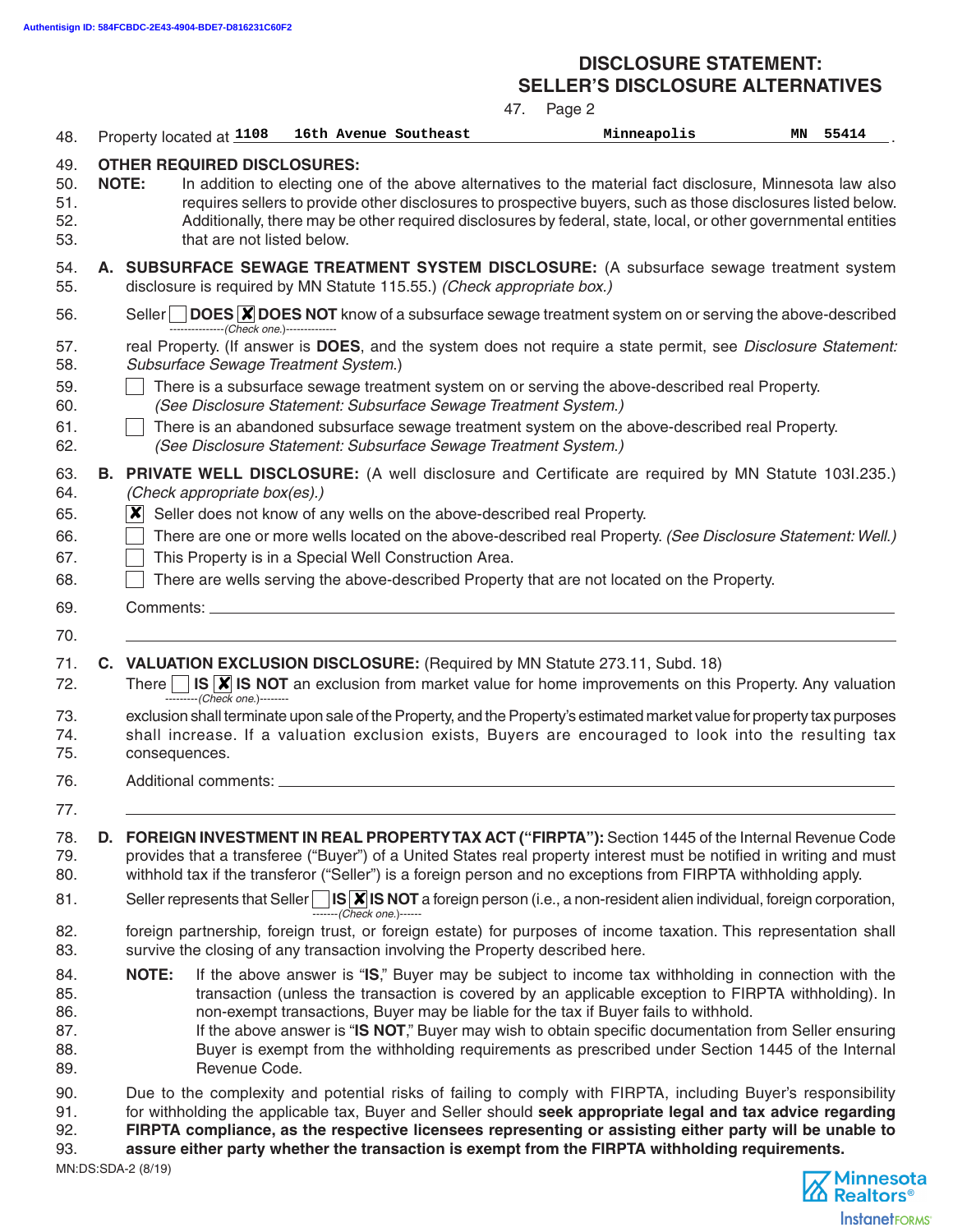# **DISCLOSURE STATEMENT:**

**SELLER'S DISCLOSURE ALTERNATIVES**

|                                      |                                                                                                                                                                                                                                                                                                                                                                                                                                                                                                                 |                                                                                                                                                                                                                                                                                                                                                                                                                                                                                                                             |                          |                                           | 94.                                                                                    | Page 3                                                                                                                                                                                                                |    |       |  |
|--------------------------------------|-----------------------------------------------------------------------------------------------------------------------------------------------------------------------------------------------------------------------------------------------------------------------------------------------------------------------------------------------------------------------------------------------------------------------------------------------------------------------------------------------------------------|-----------------------------------------------------------------------------------------------------------------------------------------------------------------------------------------------------------------------------------------------------------------------------------------------------------------------------------------------------------------------------------------------------------------------------------------------------------------------------------------------------------------------------|--------------------------|-------------------------------------------|----------------------------------------------------------------------------------------|-----------------------------------------------------------------------------------------------------------------------------------------------------------------------------------------------------------------------|----|-------|--|
| 95.                                  |                                                                                                                                                                                                                                                                                                                                                                                                                                                                                                                 |                                                                                                                                                                                                                                                                                                                                                                                                                                                                                                                             | Property located at 1108 | 16th Avenue Southeast                     |                                                                                        | Minneapolis                                                                                                                                                                                                           | ΜN | 55414 |  |
| 96.<br>97.                           | Е.                                                                                                                                                                                                                                                                                                                                                                                                                                                                                                              | <b>METHAMPHETAMINE PRODUCTION DISCLOSURE:</b><br>(A methamphetamine production disclosure is required by MN Statute 152.0275, Subd. 2 (m).)                                                                                                                                                                                                                                                                                                                                                                                 |                          |                                           |                                                                                        |                                                                                                                                                                                                                       |    |       |  |
| 98.                                  |                                                                                                                                                                                                                                                                                                                                                                                                                                                                                                                 | $\vert\bm{\mathsf{X}}\vert$ Seller is not aware of any methamphetamine production that has occurred on the Property.                                                                                                                                                                                                                                                                                                                                                                                                        |                          |                                           |                                                                                        |                                                                                                                                                                                                                       |    |       |  |
| 99.<br>100.                          |                                                                                                                                                                                                                                                                                                                                                                                                                                                                                                                 |                                                                                                                                                                                                                                                                                                                                                                                                                                                                                                                             |                          |                                           | (See Disclosure Statement: Methamphetamine Production.)                                | Seller is aware that methamphetamine production has occurred on the Property.                                                                                                                                         |    |       |  |
| 101. F.<br>102.                      | <b>RADON DISCLOSURE:</b><br>(The following Seller disclosure satisfies MN Statute 144.496.)<br>RADON WARNING STATEMENT: The Minnesota Department of Health strongly recommends that ALL<br>homebuyers have an indoor radon test performed prior to purchase or taking occupancy, and recommends having<br>the radon levels mitigated if elevated radon concentrations are found. Elevated radon concentrations can easily<br>be reduced by a qualified, certified, or licensed, if applicable, radon mitigator. |                                                                                                                                                                                                                                                                                                                                                                                                                                                                                                                             |                          |                                           |                                                                                        |                                                                                                                                                                                                                       |    |       |  |
| 103.<br>104.<br>105.<br>106.         |                                                                                                                                                                                                                                                                                                                                                                                                                                                                                                                 |                                                                                                                                                                                                                                                                                                                                                                                                                                                                                                                             |                          |                                           |                                                                                        |                                                                                                                                                                                                                       |    |       |  |
| 107.<br>108.<br>109.<br>110.<br>111. |                                                                                                                                                                                                                                                                                                                                                                                                                                                                                                                 | Every buyer of any interest in residential real property is notified that the property may present exposure to<br>dangerous levels of indoor radon gas that may place occupants at risk of developing radon-induced lung cancer.<br>Radon, a Class A human carcinogen, is the leading cause of lung cancer in nonsmokers and the second leading<br>cause overall. The seller of any interest in residential real property is required to provide the buyer with any<br>information on radon test results of the dwelling.   |                          |                                           |                                                                                        |                                                                                                                                                                                                                       |    |       |  |
| 112.<br>113.<br>114.                 |                                                                                                                                                                                                                                                                                                                                                                                                                                                                                                                 | RADON IN REAL ESTATE: By signing this Statement, Buyer hereby acknowledges receipt of the Minnesota<br>Department of Health's publication entitled Radon in Real Estate Transactions, which is attached hereto and<br>can be found at www.health.state.mn.us/communities/environment/air/radon/radonre.html.                                                                                                                                                                                                                |                          |                                           |                                                                                        |                                                                                                                                                                                                                       |    |       |  |
| 115.<br>116.<br>117.<br>118.<br>119. |                                                                                                                                                                                                                                                                                                                                                                                                                                                                                                                 | A seller who fails to disclose the information required under MN Statute 144.496, and is aware of material facts<br>pertaining to radon concentrations in the Property, is liable to the Buyer. A buyer who is injured by a violation of MN<br>Statute 144.496 may bring a civil action and recover damages and receive other equitable relief as determined by<br>the court. Any such action must be commenced within two years after the date on which the buyer closed the<br>purchase or transfer of the real Property. |                          |                                           |                                                                                        |                                                                                                                                                                                                                       |    |       |  |
| 120.<br>121.                         |                                                                                                                                                                                                                                                                                                                                                                                                                                                                                                                 | knowledge.                                                                                                                                                                                                                                                                                                                                                                                                                                                                                                                  |                          |                                           |                                                                                        | <b>SELLER'S REPRESENTATIONS:</b> The following are representations made by Seller to the extent of Seller's actual                                                                                                    |    |       |  |
| 122.                                 |                                                                                                                                                                                                                                                                                                                                                                                                                                                                                                                 |                                                                                                                                                                                                                                                                                                                                                                                                                                                                                                                             |                          | -------------(Check one.)---------------- | (a) Radon test(s) $\Box$ HAVE $\cancel{\mathsf{X}}$ HAVE NOT occurred on the Property. |                                                                                                                                                                                                                       |    |       |  |
| 123.<br>124.                         |                                                                                                                                                                                                                                                                                                                                                                                                                                                                                                                 |                                                                                                                                                                                                                                                                                                                                                                                                                                                                                                                             |                          |                                           |                                                                                        | (b) Describe any known radon concentrations, mitigation, or remediation. NOTE: Seller shall attach the most<br>current records and reports pertaining to radon concentration within the dwelling:                     |    |       |  |
| 125.                                 |                                                                                                                                                                                                                                                                                                                                                                                                                                                                                                                 |                                                                                                                                                                                                                                                                                                                                                                                                                                                                                                                             |                          |                                           |                                                                                        |                                                                                                                                                                                                                       |    |       |  |
| 126.                                 |                                                                                                                                                                                                                                                                                                                                                                                                                                                                                                                 |                                                                                                                                                                                                                                                                                                                                                                                                                                                                                                                             |                          |                                           |                                                                                        |                                                                                                                                                                                                                       |    |       |  |
| 127.<br>128.                         |                                                                                                                                                                                                                                                                                                                                                                                                                                                                                                                 |                                                                                                                                                                                                                                                                                                                                                                                                                                                                                                                             | (c) There                | -------(Check one.)--------               |                                                                                        | IS $\vert \mathbf{X} \vert$ IS NOT a radon mitigation system currently installed on the Property.                                                                                                                     |    |       |  |
| 129.<br>130.                         |                                                                                                                                                                                                                                                                                                                                                                                                                                                                                                                 |                                                                                                                                                                                                                                                                                                                                                                                                                                                                                                                             |                          | description and documentation.            |                                                                                        | If "IS," Seller shall disclose, if known, information regarding the radon mitigation system, including system                                                                                                         |    |       |  |
| 131.                                 |                                                                                                                                                                                                                                                                                                                                                                                                                                                                                                                 |                                                                                                                                                                                                                                                                                                                                                                                                                                                                                                                             |                          |                                           |                                                                                        |                                                                                                                                                                                                                       |    |       |  |
| 132.                                 |                                                                                                                                                                                                                                                                                                                                                                                                                                                                                                                 |                                                                                                                                                                                                                                                                                                                                                                                                                                                                                                                             |                          |                                           |                                                                                        |                                                                                                                                                                                                                       |    |       |  |
| 133.                                 |                                                                                                                                                                                                                                                                                                                                                                                                                                                                                                                 |                                                                                                                                                                                                                                                                                                                                                                                                                                                                                                                             |                          |                                           |                                                                                        |                                                                                                                                                                                                                       |    |       |  |
| 134.<br>135.                         | G.                                                                                                                                                                                                                                                                                                                                                                                                                                                                                                              |                                                                                                                                                                                                                                                                                                                                                                                                                                                                                                                             |                          |                                           |                                                                                        | NOTICE REGARDING AIRPORT ZONING REGULATIONS: The Property may be in or near an airport safety zone<br>with zoning regulations adopted by the governing body that may affect the Property. Such zoning regulations are |    |       |  |

136. filed with the county recorder in each county where the zoned area is located. If you would like to determine if such<br>137. zoning regulations affect the Property, you should contact the county recorder where the zoned

zoning regulations affect the Property, you should contact the county recorder where the zoned area is located.

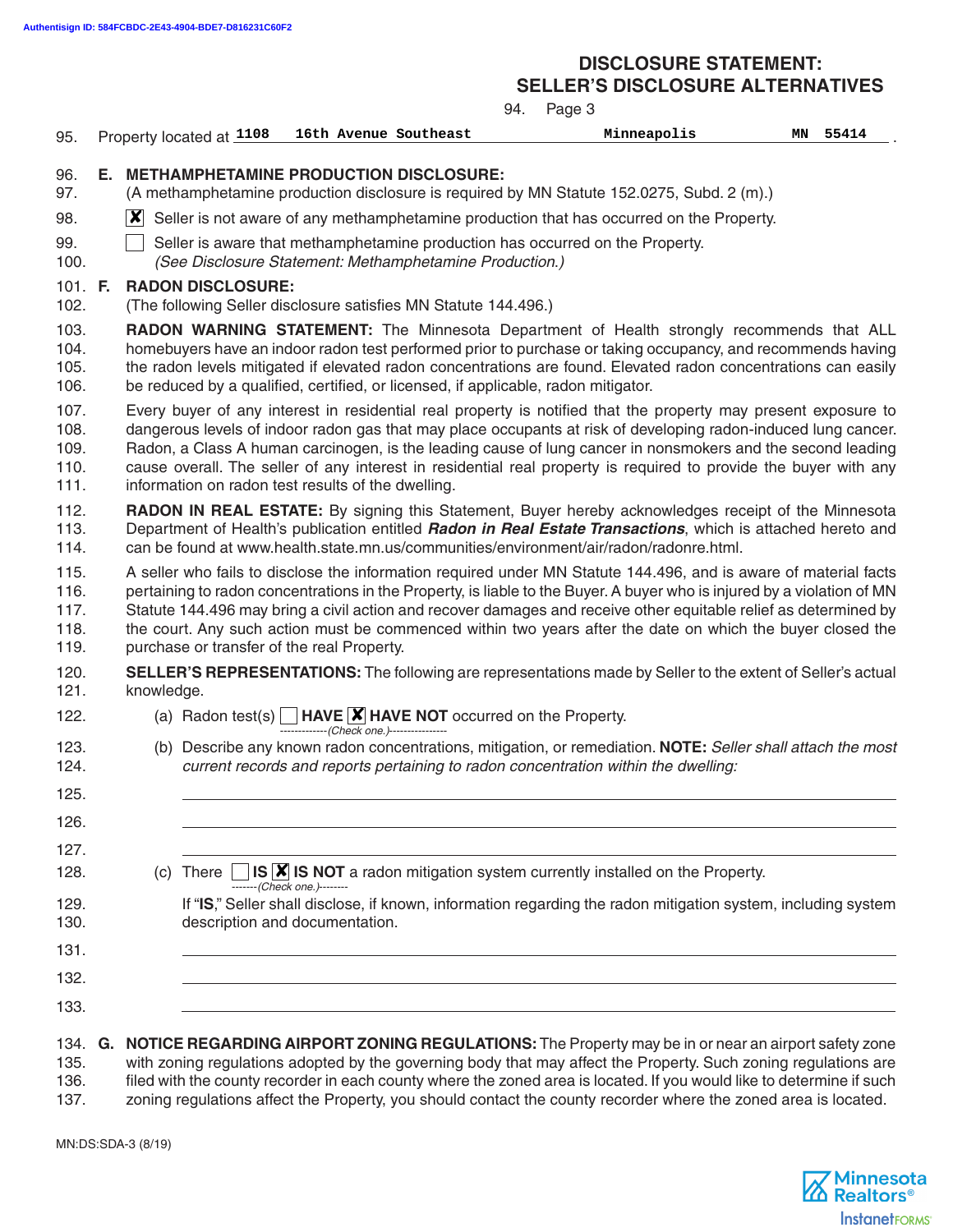#### **DISCLOSURE STATEMENT: SELLER'S DISCLOSURE ALTERNATIVES**

|                                                                              |                                                                                                                                                                                                                                                                                                       |                                                                                                                                                                                                            | 138. Page 4 |                                                                                                                                                                                                                                                                                                                                                                                                                                                                                      |    |       |
|------------------------------------------------------------------------------|-------------------------------------------------------------------------------------------------------------------------------------------------------------------------------------------------------------------------------------------------------------------------------------------------------|------------------------------------------------------------------------------------------------------------------------------------------------------------------------------------------------------------|-------------|--------------------------------------------------------------------------------------------------------------------------------------------------------------------------------------------------------------------------------------------------------------------------------------------------------------------------------------------------------------------------------------------------------------------------------------------------------------------------------------|----|-------|
|                                                                              | 139. Property located at 1108                                                                                                                                                                                                                                                                         | 16th Avenue Southeast                                                                                                                                                                                      |             | Minneapolis                                                                                                                                                                                                                                                                                                                                                                                                                                                                          | MΝ | 55414 |
| 141.<br>142.<br>143.                                                         | 140. H. NOTICE REGARDING CARBON MONOXIDE DETECTORS:<br>sale of the home.                                                                                                                                                                                                                              |                                                                                                                                                                                                            |             | MN Statute 299F.51 requires Carbon Monoxide Detectors to be located within ten (10) feet from all sleeping<br>rooms. Carbon Monoxide Detectors may or may not be personal property and may or may not be included in the                                                                                                                                                                                                                                                             |    |       |
| 144. <b>I.</b><br>145.<br>146.                                               | <b>WATER INTRUSION AND MOLD GROWTH:</b> Studies have shown that various forms of water intrusion affect many<br>homes. Water intrusion may occur from exterior moisture entering the home and/or interior moisture leaving the<br>home.                                                               |                                                                                                                                                                                                            |             |                                                                                                                                                                                                                                                                                                                                                                                                                                                                                      |    |       |
| 147.<br>148.<br>149.<br>150.<br>151.                                         | Examples of exterior moisture sources may be<br>improper grading,<br>$\bullet$<br>flooding,<br>$\bullet$<br>roof leaks.<br>$\bullet$                                                                                                                                                                  | improper flashing around windows and doors,                                                                                                                                                                |             |                                                                                                                                                                                                                                                                                                                                                                                                                                                                                      |    |       |
| 152.<br>153.<br>154.<br>155.<br>156.<br>157.<br>158.<br>159.<br>160.<br>161. | Examples of interior moisture sources may be<br>plumbing leaks,<br>$\bullet$<br>$\bullet$<br>overflow from tubs, sinks, or toilets,<br>٠<br>firewood stored indoors,<br>$\bullet$<br>humidifier use,<br>$\bullet$<br>$\bullet$<br>$\bullet$<br>line-drying laundry indoors,<br>$\bullet$<br>$\bullet$ | inadequate venting of kitchen and bath humidity,<br>improper venting of clothes dryer exhaust outdoors (including electrical dryers),<br>houseplants—watering them can generate large amounts of moisture. |             | condensation (caused by indoor humidity that is too high or surfaces that are too cold),                                                                                                                                                                                                                                                                                                                                                                                             |    |       |
| 162.<br>163.<br>164.                                                         | Therefore, it is very important to detect and remediate water intrusion problems.                                                                                                                                                                                                                     |                                                                                                                                                                                                            |             | In addition to the possible structural damage water intrusion may do to the Property, water intrusion may also result<br>in the growth of mold, mildew, and other fungi. Mold growth may also cause structural damage to the Property.                                                                                                                                                                                                                                               |    |       |
| 165.<br>166.<br>167.                                                         |                                                                                                                                                                                                                                                                                                       |                                                                                                                                                                                                            |             | Fungi are present everywhere in our environment, both indoors and outdoors. Many molds are beneficial to humans.<br>However, molds have the ability to produce mycotoxins that may have a potential to cause serious health problems,<br>particularly in some immunocompromised individuals and people who have asthma or allergies to mold.                                                                                                                                         |    |       |
| 168.<br>169.<br>170.<br>171.<br>172.                                         | Property.                                                                                                                                                                                                                                                                                             |                                                                                                                                                                                                            |             | To complicate matters, mold growth is often difficult to detect, as it frequently grows within the wall structure. If you<br>have a concern about water intrusion or the resulting mold/mildew/fungi growth, you may want to consider having<br>the Property inspected for moisture problems before entering into a purchase agreement or as a condition of your<br>purchase agreement. Such an analysis is particularly advisable if you observe staining or any musty odors on the |    |       |
| 173. J.<br>174.<br>175.<br>176.                                              |                                                                                                                                                                                                                                                                                                       |                                                                                                                                                                                                            |             | NOTICE REGARDING PREDATORY OFFENDER INFORMATION: Information regarding the predatory<br>offender registry and persons registered with the predatory offender registry under MN Statute 243.166<br>may be obtained by contacting the local law enforcement offices in the community where the property is<br>located or the Minnesota Department of Corrections at (651) 361-7200, or from the Department of Corrections                                                              |    |       |

177. **web site at www.corr.state.mn.us.**

MN:DS:SDA-4 (8/19)

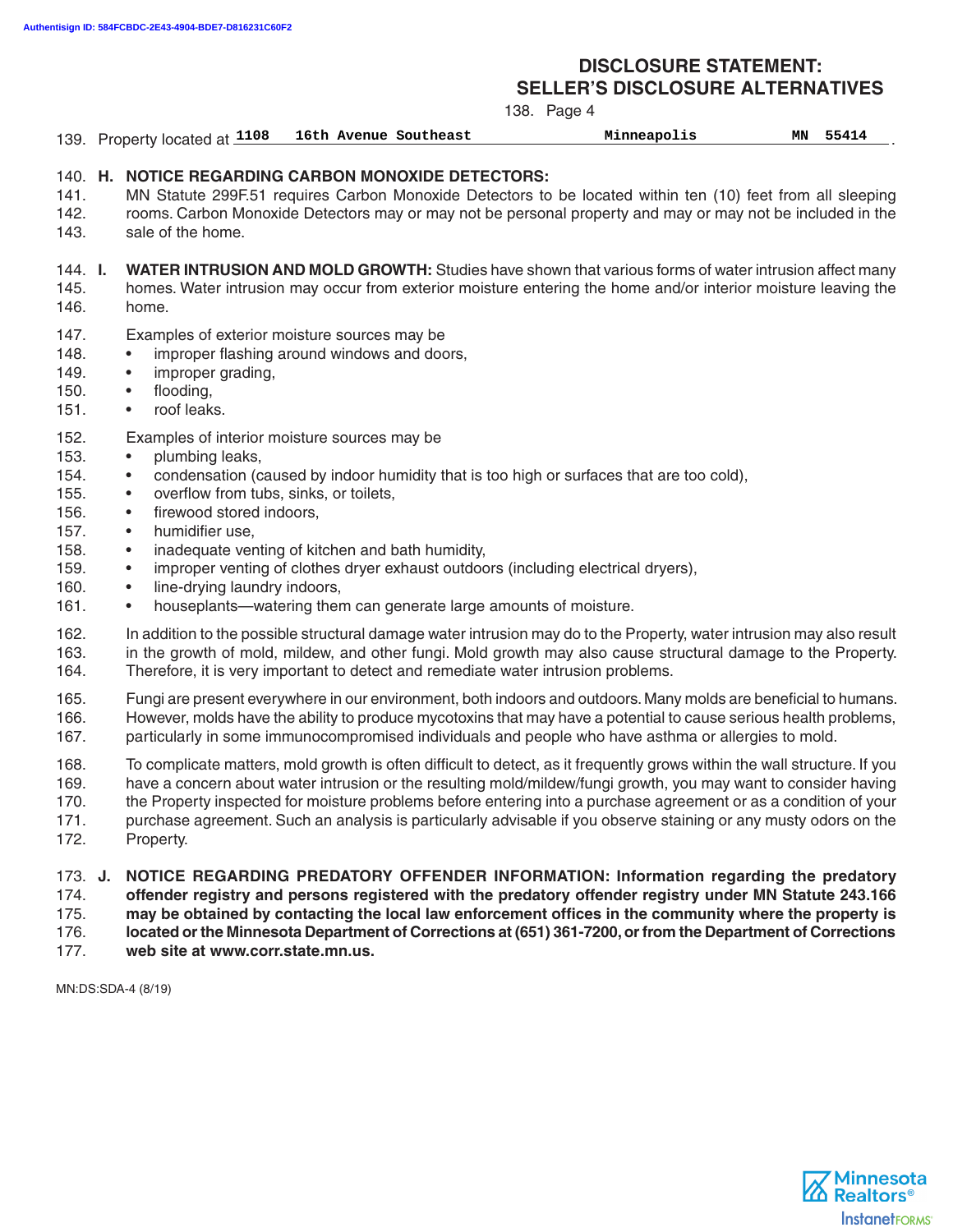#### **DISCLOSURE STATEMENT: SELLER'S DISCLOSURE ALTERNATIVES**

178. Page 5

| 179. Property located at 1108 16th Avenue Southeast | Minneapolis | MΝ | 55414 |
|-----------------------------------------------------|-------------|----|-------|
|                                                     |             |    |       |

#### 180. **K. SELLER'S STATEMENT:**

181. (To be signed at time of listing.)

182. Seller(s) hereby authorizes any licensee(s) representing or assisting any party(ies) in this transaction to provide 183. a copy of this Disclosure Statement to any person or entity in connection with any actual or anticipated sale of the 184. Property. A seller may provide this Disclosure Statement to a real estate licensee representing or assisting a 185. prospective buyer. The Disclosure Statement provided to the real estate licensee representing or assisting a 186. prospective buyer is considered to have been provided to the prospective buyer. If this Disclosure Statement is 187. provided to the real estate licensee representing or assisting the prospective buyer, the real estate licensee must 188. provide a copy to the prospective buyer.

- 189. **QUALIFIED THIRD-PARTY INSPECTION:** If Seller has made a disclosure under the Qualified Third-Party 190. Inspection, Seller is obligated to disclose to Buyer in writing of any new or changed facts of which Seller is aware 191. that could adversely and significantly affect the Buyer's use or enjoyment of the Property or any intended use of 192. the Property that occur up to the time of closing. To disclose new or changed facts, please use the Amendment to 193. Disclosure Statement form.
- 194. **WAIVER:** If Seller and Buyer agree to waive the seller disclosure requirement, Seller is NOT obligated to disclose 195. and will NOT disclose any new or changed information regarding facts.

196. **OTHER REQUIRED DISCLOSURES (Sections A-F):** Whether Seller has elected a Qualified-Third Party Inspection 197. or Waiver, Seller is obligated to notify Buyer, in writing, of any new or changed facts regarding Other Required 198. Disclosures up to the time of closing. To disclose new or changed facts, please use the Amendment to Seller's 199. Disclosure form.

| 200. | <b>- Authentision</b><br>Nancy A. Kelly | $-$ Authentision<br>$\mid$ Tohn B. Kellu I $v$ | 09/04/2020 | $\sim$ Authentision<br>Sara L. Kelly | 09/04/2020 |
|------|-----------------------------------------|------------------------------------------------|------------|--------------------------------------|------------|
|      | S 814 80 20 1:08:35 PM CDT              | 9/4/2020 12:22:10 PM CDT                       | (Date)     | (Sel964/2020 10:57:55 AM CDT         | (Date)     |

#### 201. **L. BUYER'S ACKNOWLEDGEMENT:**

202. (To be signed at time of purchase agreement.)

203. I/We, the Buyer(s) of the Property, acknowledge receipt of this Seller's Disclosure Alternatives form and agree to 204. the seller's disclosure option selected in this form. I/We further agree that no representations regarding facts have 205. been made, other than those made in this form. This Disclosure Statement is not a warranty or a guarantee of 206. any kind by Seller or licensee representing or assisting any party in the transaction and is not a suitable substitute 207. for any inspections or warranties the party(ies) may wish to obtain.

208. The information disclosed is given to the best of the Seller's knowledge.

 (Buyer) (Date) (Buyer) (Date) 210. **LISTING BROKER AND LICENSEES MAKE NO REPRESENTATIONS HERE AND ARE**

# 211. **NOT RESPONSIBLE FOR ANY CONDITIONS EXISTING ON THE PROPERTY.**

MN:DS:SDA-5 (8/19)

209.

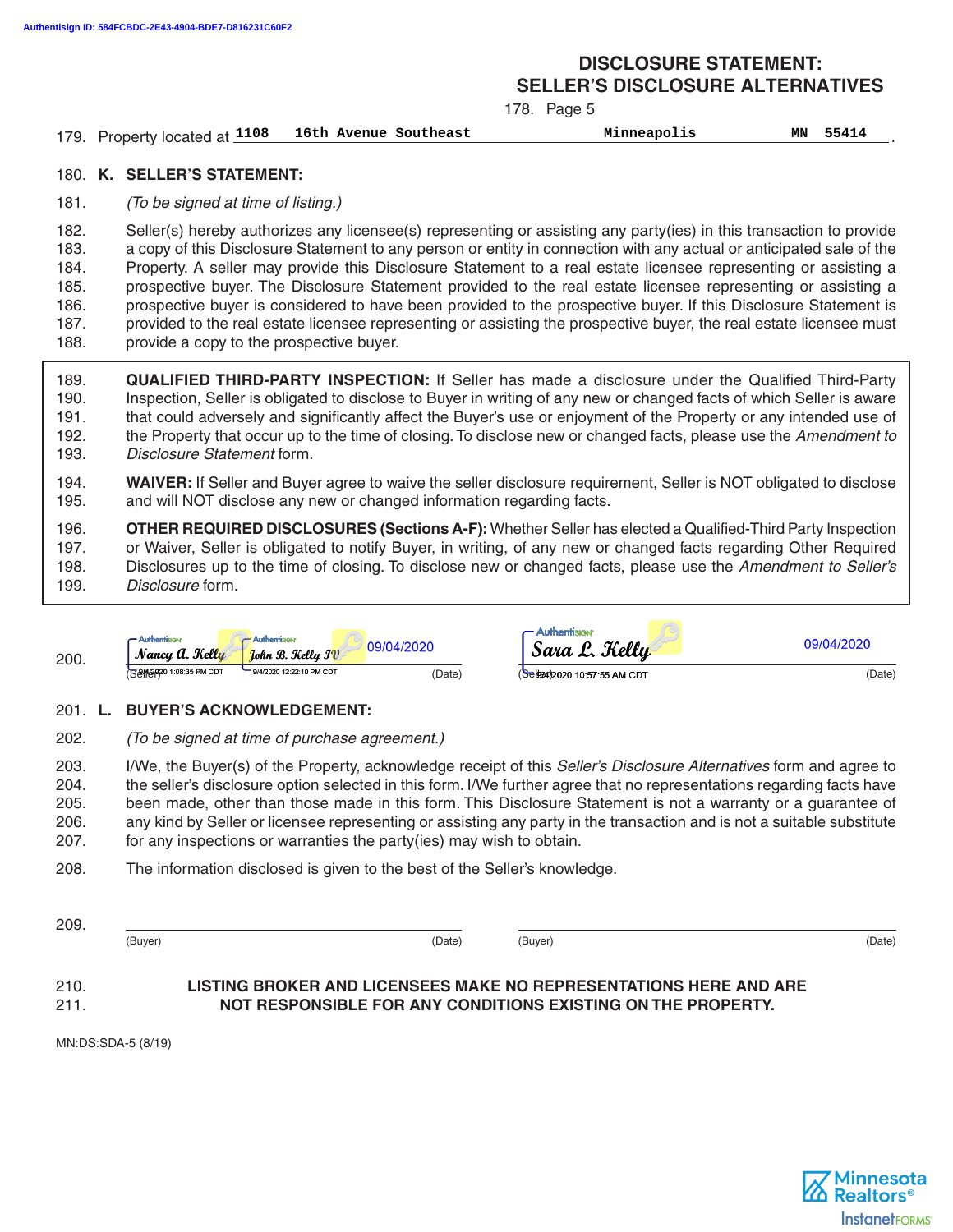# **Radon in Real Estate Transactions**



**All Minnesota homes can have dangerous levels of radon gas.** Radon is a colorless, odorless and tasteless **radioactive gas** that can seep into homes from the soil. When inhaled, its radioactive particles can damage the lungs. Long-term exposure to radon can lead to **lung cancer**. About 21,000 lung cancer deaths each year in the United States are caused by radon.

The only way to know how much radon gas has entered the home is to conduct a radon test. MDH estimates 2 in 5 homes exceed the 4.0 pCi/L (picocuries per liter) action level. Whether a home is old or new, **any home can have high levels of radon**.

The purpose of this publication is to educate and inform potential home buyers of the risks of radon exposure, and how to test for and reduce radon as part of real estate transactions.

# **Disclosure Requirements**

Effective January 1, 2014, the Minnesota Radon Awareness Act requires specific disclosure and education be provided to potential home buyers during residential real estate transactions in Minnesota. **Before signing a purchase agreement to**  sell or transfer residential real property, the seller shall provide this publication and shall disclose in writing to the buyer:

- **1.**  whether a radon test or tests have occurred on the property
- **2.**  the most current records and reports  $\blacksquare$  pertaining to radon concentrations within the dwelling
- **3.**  a description of any radon levels, mitigation, or remediation
- **4.**  information on the radon mitigation system, if a system was installed

# **Radon Facts**

**How dangerous is radon?** Radon is the number one cause of lung cancer in nonsmokers, and the second leading cause overall. Your risk for lung cancer increases with higher levels of radon, prolonged exposure, and whether or not you are a current smoker or former smoker.

**Where is your greatest exposure to radon?** For most Minnesotans, your greatest exposure is at home where radon can concentrate indoors.

**What is the recommended action based on my results?** If the average radon in the home is at or above 4.0 pCi/L, the home's radon level should be reduced. Also, consider mitigating if radon levels are between 2.0 pCi/L and 3.9 pCi/L. Any amount of radon, even below the recommended action level, carries some risk.

a radon warning statement

**5.** 

# **Radon Warning Statement**

"The Minnesota Department of Health strongly recommends that ALL homebuyers have an indoor radon test performed prior to purchase or taking occupancy, and recommends having the radon levels mitigated if elevated radon concentrations are found. Elevated radon concentrations can easily be reduced by a qualified, certified, or licensed, if applicable, radon mitigator.

Every buyer of any interest in residential real property is notified that the property may present exposure to dangerous levels of indoor radon gas that may place the occupants at risk of developing radon-induced lung cancer. Radon, a Class A human carcinogen, is the leading cause of lung cancer in nonsmokers and the second leading cause overall. The seller of any interest in residential real property is required to provide the buyer with any information on radon test results of the dwelling".